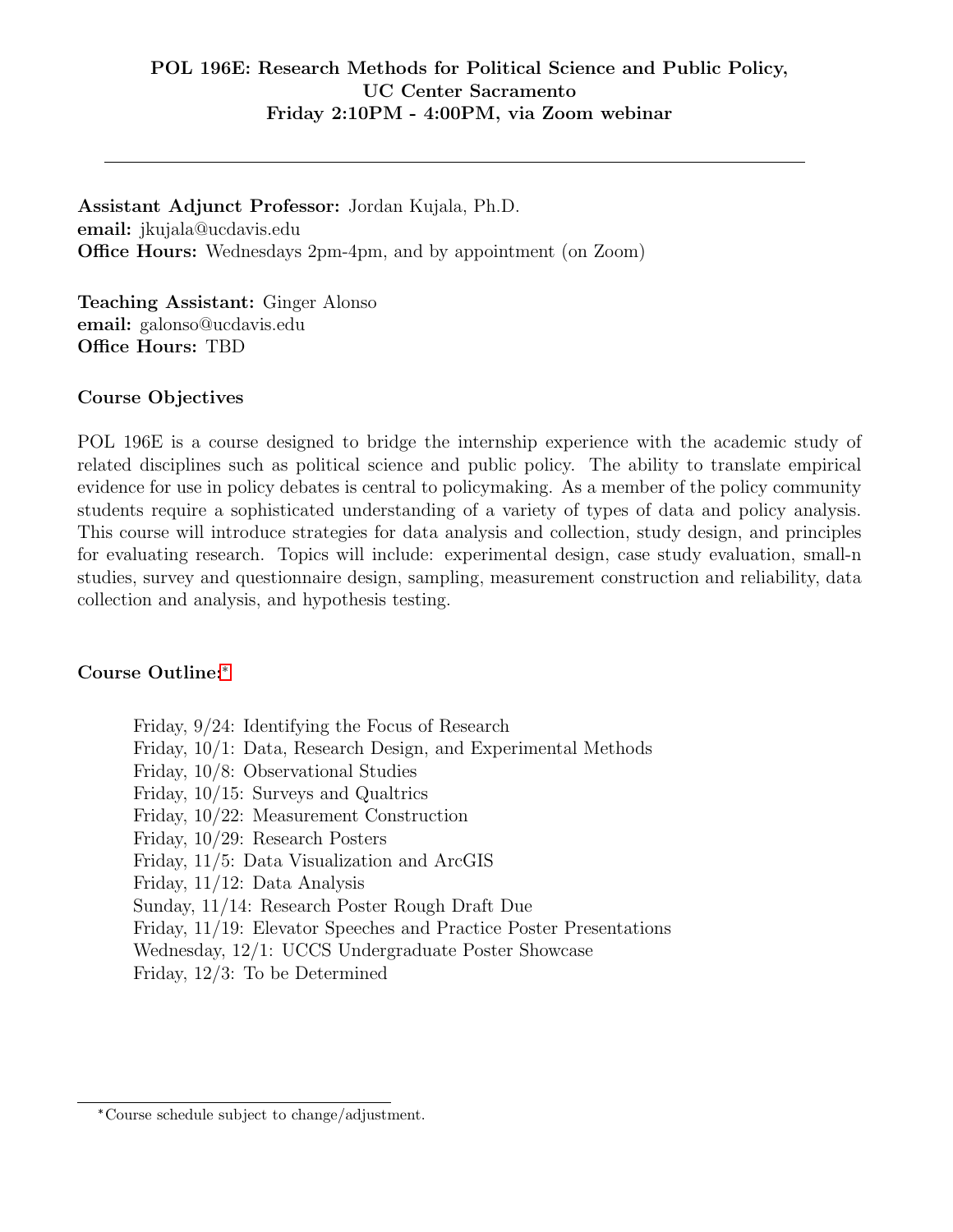# Grading

Course grades for POL 196E are based on the following components:

Attendance, participation, and assignments [20%] Research Method Critiques (x2) [10%] Research Poster Data Proposal [20%] Research Poster Rough Draft [20%] Research Poster [30%]

Attendance, participation, and assignments: Students are expected to attend all classes and be in the Zoom webinar on time. Students must use the video function in the webinar as well as their full name, first and last. Students should come to class properly attired, prepared to discuss any assigned readings, and having completed any out-of-class assignments. Grades will be based off attendance and participation in class activities including class discussion, out-of-class assignments, elevator speeches, and practice poster presentations. Students that constructively contribute to class discussion most regularly and fully participate in other activities will receive a boost to their attendance and participation grade. Students that do not contribute or fully participate in other activities will receive a lower grade. Students may have two unexcused absences for the class. Any student that has more than two unexcused absences will not be able to receive a passing grade for the class.

Students are allowed one excused absence for family emergencies, medical emergencies (accompanied by a note), or internship-related activity. Students must email uccsabsences@ucdavis.edu and complete a make-up assignment (assigned by the instructor) to receive an excused absence. After one excused absencse, absences are only excused for extenuating circumstances.

During the course of the quarter students will also complete out-of-class assignments designed to help them with their Research Poster and overall research projects. Assignments will be completed independently or in groups.

## Zoom Link for Class: <https://ucdavis.zoom.us/j/95614897527?pwd=L1hvTVNWd045Rkx1VEpaaEVFZmQxQT09>

Research Method Critiques: Students will complete two Research Method Critique papers (1-1.5 pages) based on the Wednesday Speakers Series Lectures. The critique papers will not only encourage attendance at the Speakers Series but will also give students a chance to develop their analytical skills. The objective of these papers is to critically analyze and not just summarize the presentations. These papers should emphasize assessing the strengths and limitations of research procedures presented in the Lecture with an eye toward applying potential research outcomes. Using concepts discussed in class, critique papers may evaluate the conception, operationalization, and measurement of important variables; suggest hypotheses for future research; discuss potential alternative explanations for findings or ways to approach the topic of research; and discuss potential implications for these findings for California and the United States, among others.

Research Poster Data Proposal: During the fourth or fifth week of the quarter students will submit a <sup>∼</sup>2 page data proposal for their Research Poster via Canvas. The proposal will outline the data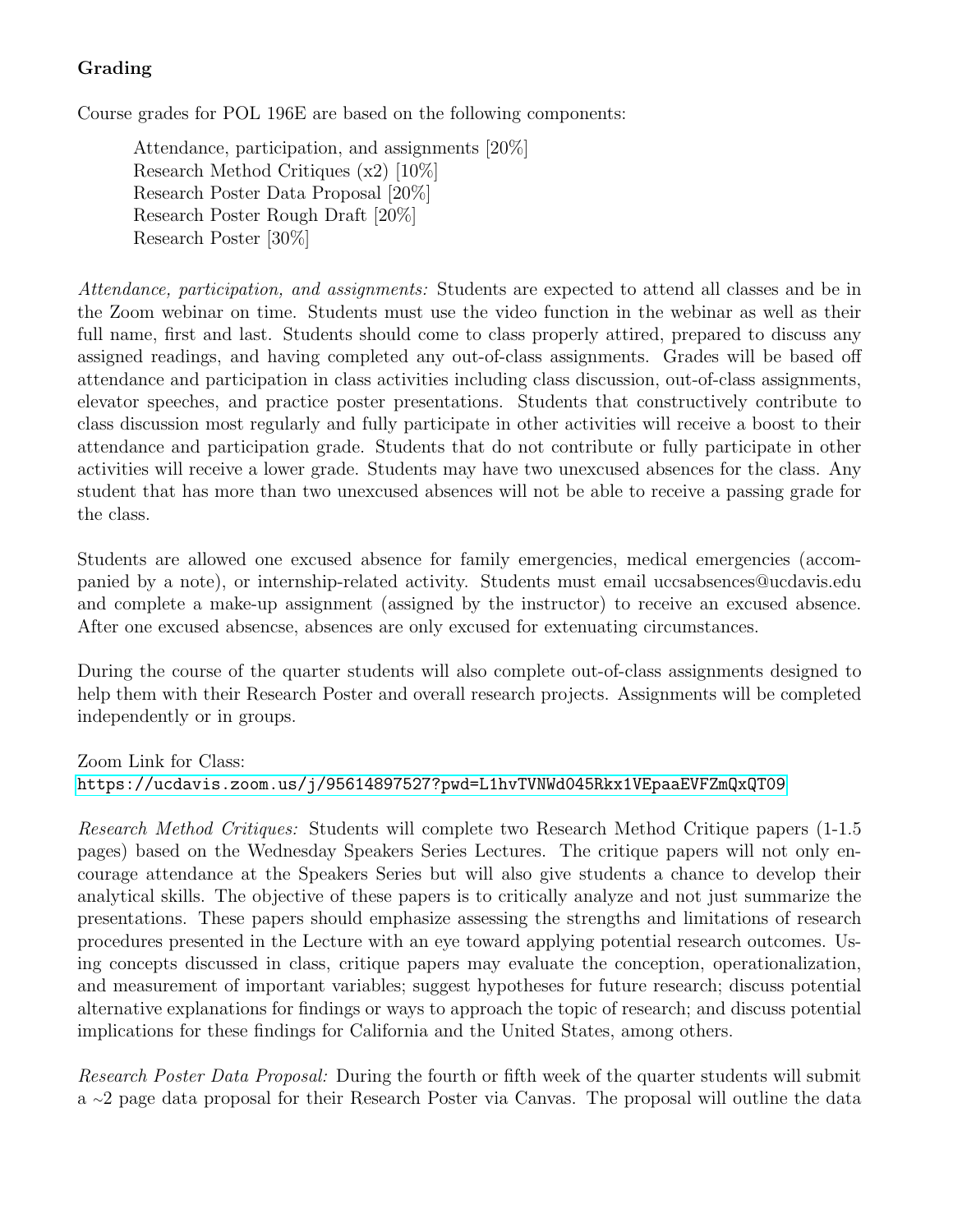you intend to use or collect and provide a road map for your analysis.

Research Poster: The Research Poster is designed to provide students with a critical learning experience as well as an opportunity to engage in active research. For the poster you are required to conduct an original research project where you will gather, analyze and report on an important public policy issue in California. The original research for this project will be done in conjunction with your research for POL 195.

This Research Poster will be presented at the end of the academic quarter. A draft of the poster will be due after the eighth week of class. Additional information on the poster and presentation will be provided in class and made available on Canvas. The Research Poster will be due, via Canvas, during the last week of the course. All work must be in line with the UC Davis Code of Academic Conduct.

## Course Policies

Late Policy: Extensions will be allowed only in the event of a medical or family emergency. The emergency must be documented [doctor's note] in order to be able to have an extension. If documentation is provided, then a decision will be made regarding whether you will be granted an extension. Any requests for an incomplete must be accompanied by a written medical report.

Grade Appeals: Students will have one week from when grades are posted to appeal their grade. All appeals must include a typed, double-spaced statement explaining why you are requesting a grade appeal, and you must justify with evidence from your assignment. If you choose to appeal your grade, the instructor reserves the right to increase or decrease the existing grade.

Pass/No Pass Grading: If you opt to take this course  $P/NP$ , in order to receive a P (Pass), you must turn in all required assignments. Failure to do so will result in you not being able to receive a P (Pass).

#### Notice of the Code of Academic Conduct

As a University of California student, you have agreed to abide by the University's Code of Academic Conduct. Cheating and other violations of the code of conduct are serious offenses. Students are expected to work independently on all graded assignments. Students who engage in cheating will earn an F grade for the assignment. In addition, per Regulation 550, when "academic misconduct is admitted or is determined by adjudication to have occurred," instructors have the authority to assign a student a grade of F for the course. Please refer to the UC Davis Code of Academic Conduct for further details: <http://sja.ucdavis.edu/files/cac.pdf>

#### Students with Disabilities

Any student who, because of a disability, may require some special arrangements in order to meet any of the course requirements should contact the instructor as soon as possible to make necessary accommodations. It is the responsibility of the student to request accommodation for individual learning needs. UC Davis and the UC Center will make every attempt to accommodate all qualified students with disabilities.